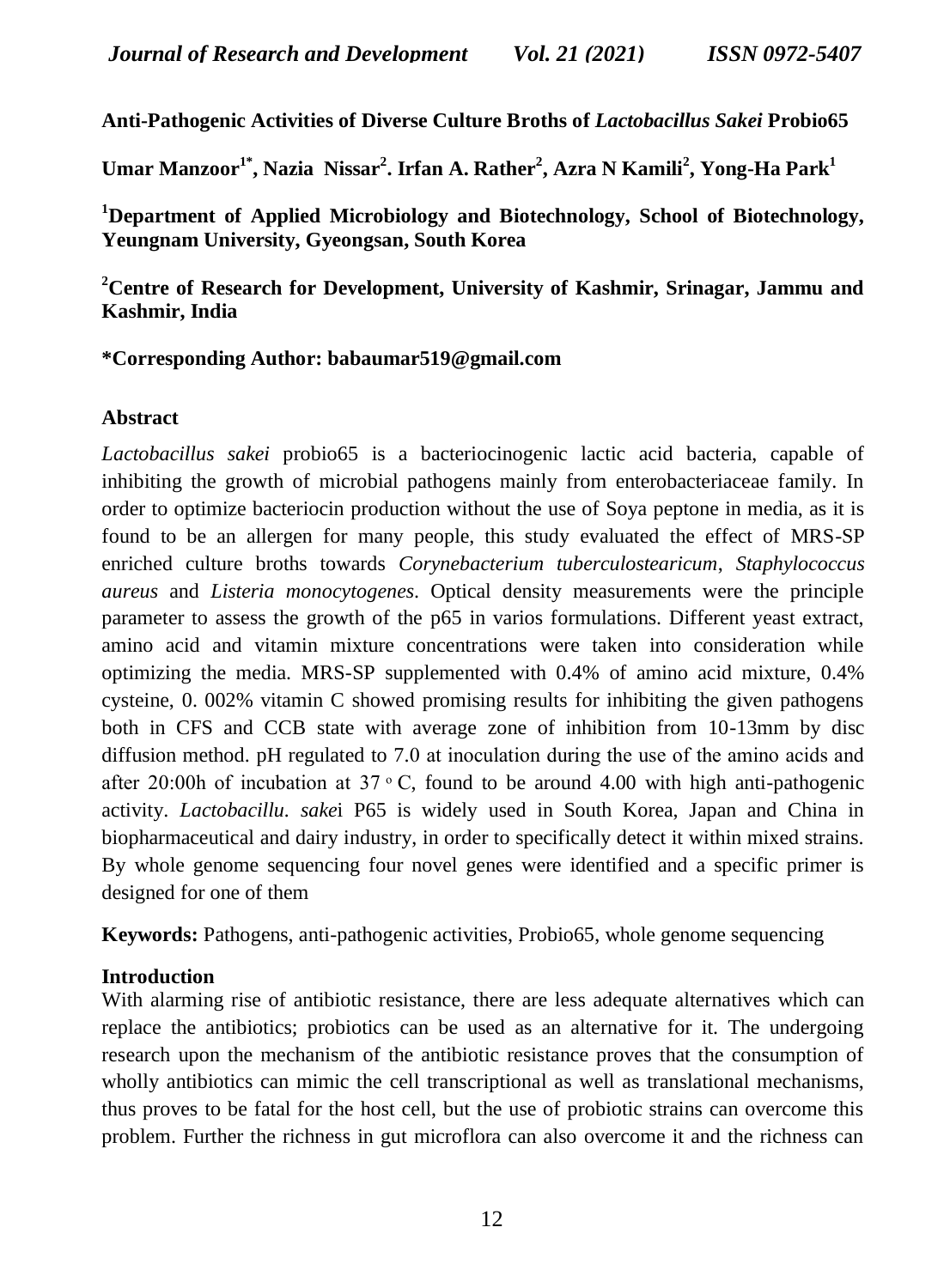be enhanced by the use of the probiotics. Nowadays, probiotics have been used in pharmaceuticals, cosmetics as well in dairy industries, so that a common man's gut microflora gets boosted. Probiotics usually found in fermented foods have been optimised at large scale fermentations so to get the viable count. The probiotic concept is open to lots of different applications in a large variety of fields relevant for human and animal health. The oral consumption of probiotic microorganisms produces a protective effect on the gut flora (Tannock, 1988). Many clinical studies have proven the effectiveness of probiotics for treatment of diseases such as treatment of traveller's diarrhoea, antibiotic associated diarrhoea and acute diarrhoea obesity, insulin resistance syndrome, type 2 diabetes, and non-alcoholic fatty liver disease, Furthermore, the positive effects of probiotics on human health have been demonstrated by increasing the body's immunity (immunomodulation) (Gismondo *et al.,* 1999). To date, studies suggest that probiotics may have a clinical prophylactic application in various therapies such as anticancer (Chen and Khismatullin, 2014), antioxidant, antiallergy (Lee *et al.,* 2014), cholesterol-lowering (Guo *et al.,* 2015) and antidiabetic treatments (Chen *et al.,* 2014; Giraffa, 2012).The prophylactic effects observed were dependent on the type of probiotic strain studied. It has been suggested that probiotics may exert an anticancer effect by decreasing the influence of chemical carcinogens by the following means: (1) the detoxification of ingested carcinogens; (2) the alteration of the environment of the intestine, which decreases the populations or metabolic activities of bacteria that may generate carcinogenic compounds; (3) the induction of apoptosis via the production of metabolic products such as butyrate; (4) the production of compounds that inhibit the growth of tumor cells; and (5) the stimulation of the immune system (Lee *et al.,* 2011; Parvez *et al.,* 2006; Uccello *et al.,* 2012). Molecular and genetic studies allowed the determination of the basics of the beneficial effect of probiotics, involving Antagonism through the production of antimicrobial substances (Vandenbergh, 1993), Competition with pathogens for adhesion to the epithelium and for nutrients (Gulliot, 2003), immunomodulation of the host (Isolauri *et al.,* 2001), Inhibition of bacterial toxin production (Brandao *et al.,* 1998).

The ability of probiotic strains to co-aggregate, as one of their mechanisms of action, may lead to the formation of a protective barrier preventing pathogenic bacteria from the colonisation of the epithelium, thus blocking pathogens (Schachtsiek *et al.,* 2004) and may trigger a signalling cascade, leading to immunological modulation (Oelschlaeger, 2010). The last of the above mentioned probiotic effects-inhibition of the production of bacterial toxins-is based on actions leading to toxin inactivation and help with the removal of toxins from the body (Schatzmayr *et al.,* 2006; Nikabakht Nasrabadi *et al.,* 2013). The use of a combination of probiotics demonstrating various mechanisms of action may provide enhanced protection offered by a bio-therapeutic product (Lima-Filho *et al.,* 2000).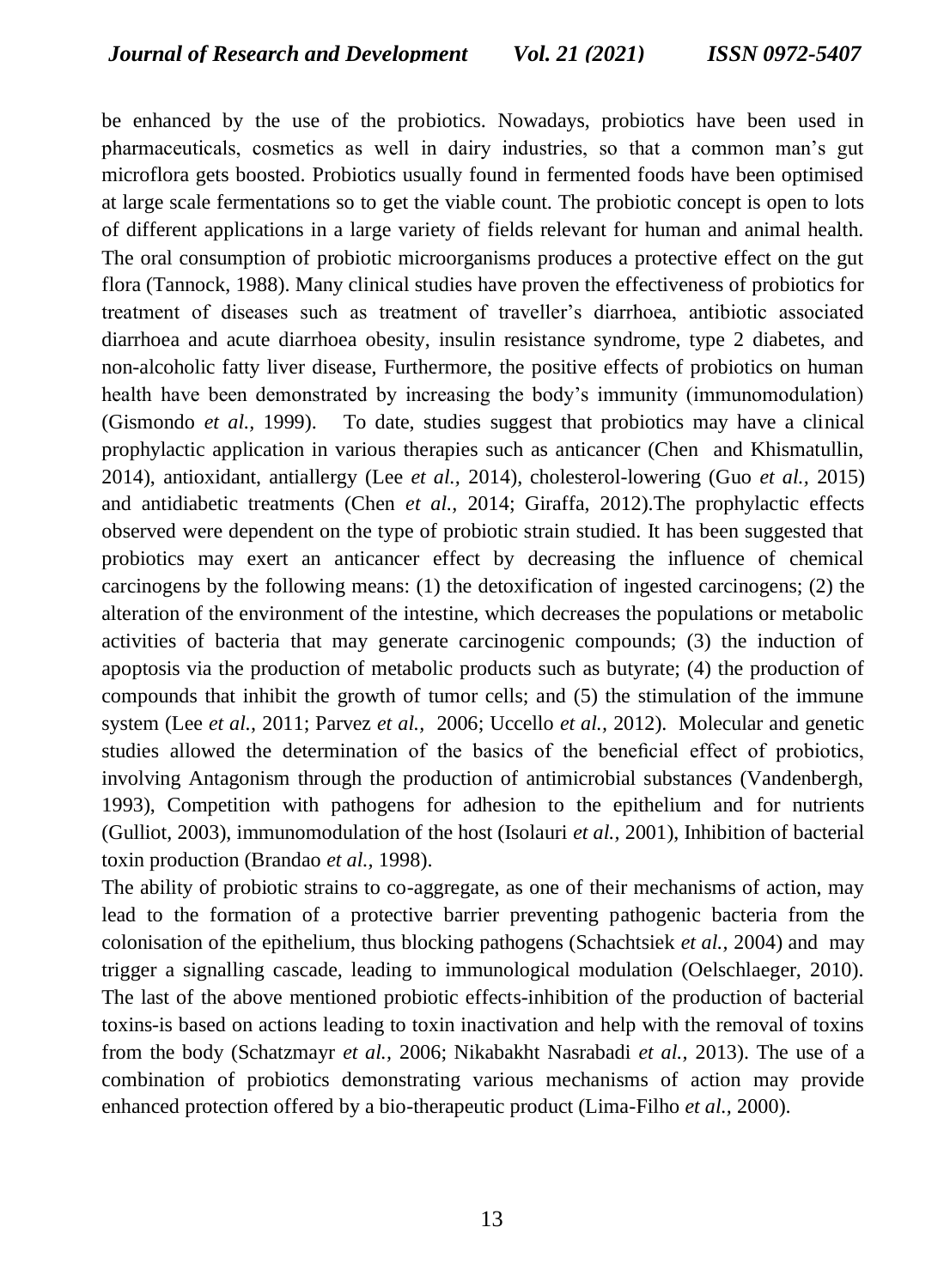### **Material and methods**

### **Bacterial cultures and growth curve**

*Lacobacillus sakei* probio65 and other bacterial pathogens were taken from the microbiome laboratory of Yeungnam University South Korea. P65 was grown in commercial MRS media (MB Cell, Korea). Bacterial pure cultures were maintained in MRS broth (B Cell, Korea) and stored at -80 $\degree$ C in MRS broth with 20% (v/v) sterile glycerol. All strains used in this study were incubated at 37°C and sub cultured at least twice before use. MRS (DeMan Rogosa and Sharpe) broth 0.5X was used for studying the growth curve of *L.sakei* probio65, taking  $100 \mu$  of p65 from stock and inoculating it into  $10 \mu$  of MRS broth tube, incubated at  $36\degree$ C for 20:00 h to form freshly prepared seed culture. After 20:00 h, 100 µl from seed culture was separately inoculated into 07 MRS tubes (10 ml each), incubated  $36 \degree$ C degrees, after every 4:00 h, optical density (600 nm) was measured with dilution of  $20X$ ..

### **Media formulation for p65 – MRS and MRS-SP**

Soya peptone is found to be a great enhancer of growth for the p65, as it is having a lot of amino acids in it, as soya peptone shown some allergies in some subjects, taking into that consideration, the experiments were done to replace it with the single amino acid or a group of amino acids. Varied concentrations of yeast extract; 1%, 0.5%, 0.25%, 0.10%, 0.05% with base composition of the MRS-SP also used in evaluating the effect of it on growth as well. With 0.1% yeast extract along with 0.4% of the amino acid mixture taken to formulate the new media M2, M1 taken as the control group. Same with both 0.4% and 0.8% amino acid mixture along with the addition of crude vitamin mixture (100µl) and vitamin C (0.002%) as well. Effect of vitamin mixture was evaluated by using it in three media formulations with 100µl and 10µl, in order to check the sole impact of vitamin mixture, thus media without yeast extract was also formulated with 100µl of the vitamin solution (**Table 1**).

### **MRS-SP enriched with classified and single amino acids.**

With base composition of MRS-SP and 0.1% yeast extract enriched with classified amino acids hydrophobic, hydrophilic, acidic and basic, two concentrations of those were selected 0.2% and 0.4% (**Table 3**), thus making eight media formulations with it. Singly hydrophilic and acidic amino acids with concentrations of 0.2% and 0.4% taken making 14 media formulations as well (**Table 2**).

### **Inoculation and optical density measurements**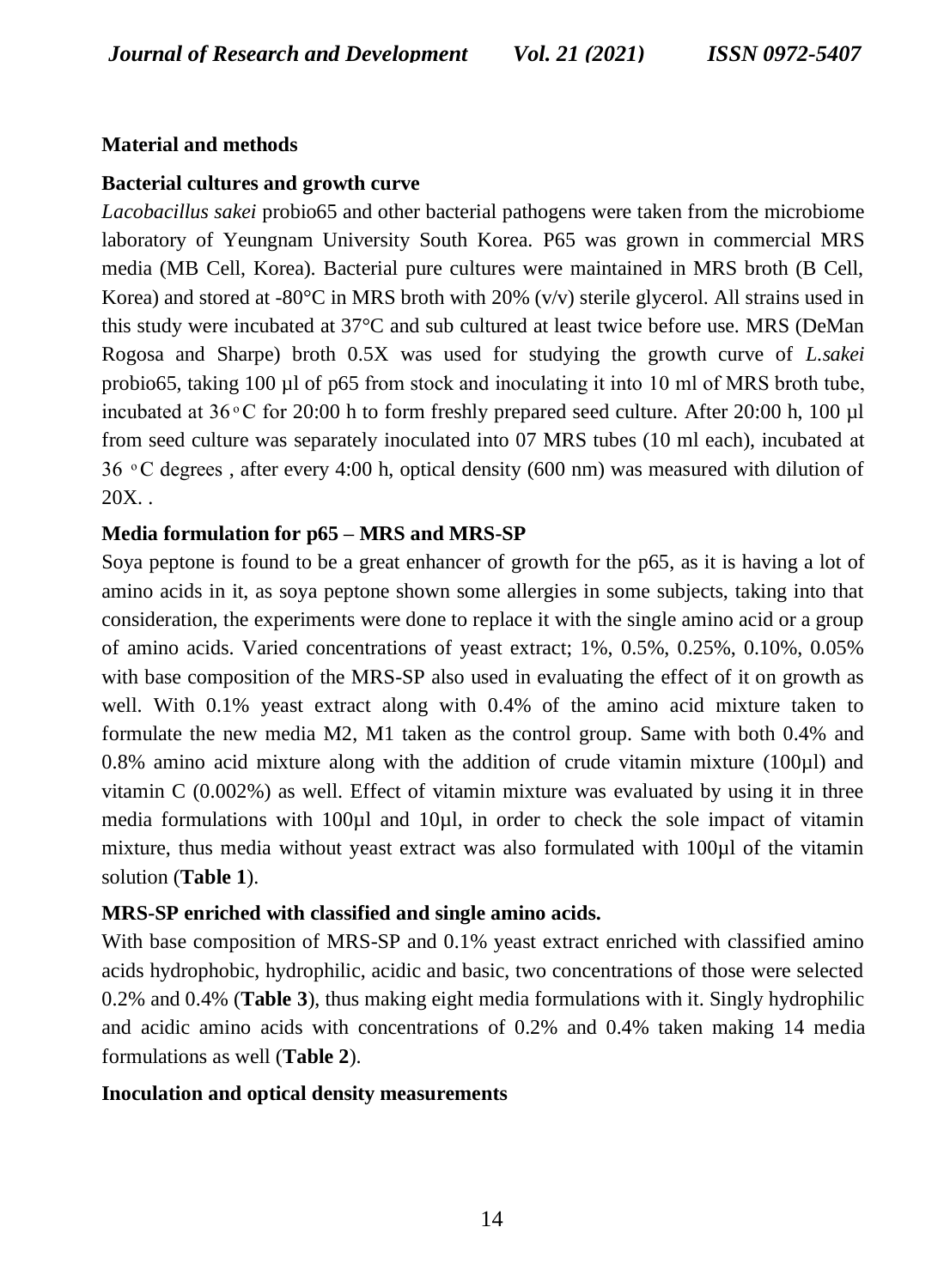All the media's were inoculated with freshly prepared  $p65$  (20:00h) grown in MRS (commercial). With dilution of 20X, the OD was measured with UV spectrophotometer (Hitachi U-2000) at 600nm.

### **pH measurements**

Before inoculation, the pH was regulated to 6.5-7.00 with NaOH or with glacial acetic acid, before and after the pH was recorded.

# **Evaluation of anti-pathogenic potential of** *Lactobacillus sakei* **probio65 against various pathogens**

Cell culture broth (CCB) and cell free supernatant (CFS); cell culture broth is wholly grown culture with media while as cell free supernatant is the centrifuged supernatant of the cell culture, of various formulated medias have been used via paper disc diffusion method in order to check the anti-pathogenic activity of diverse culture broths of p65 against *Corynebacterium tuberculostearicum*, *Staphylococcus aureus* and *Listeria monocytogenes*.

*Corynebacterium tuberculostearicum*:- 10µl of the freshly grown pathogen was cultured on R-agar (Bactopeptone-10g, yeast extract-5g, malt extract-5g, casamino acid-5g, beef extract-2g, glycerol-2g, tween 80-5g,  $MgSO<sub>4</sub>$ .7H<sub>2</sub>O-1g, agar-15g, H<sub>2</sub>O-1litre) and the sterilized paper discs upon it loaded with 100 $\mu$ l of CCB and CFS, then incubated at 37 $\degree$ C in  $CO<sub>2</sub>$  incubator for 12:00 h

*Staphylococcus aureus*: 10µl of the freshly grown pathogen was cultured on tryptic soy agar (B Cell, Korea) and the sterilized paper discs upon it was loaded with 100µl of CCB and CFS of various formulations, then incubated at  $37^{\circ}$ C for 12:00h

*Listeria monocytogenes*:-. 10µl of the freshly grown pathogen was cultured on nutrient agar (B-Cell, Korea) and the sterilized paper discs upon it loaded with 100µl of CCB and CF of various formulations, then incubated at  $37^{\circ}$ C for 12:00 h.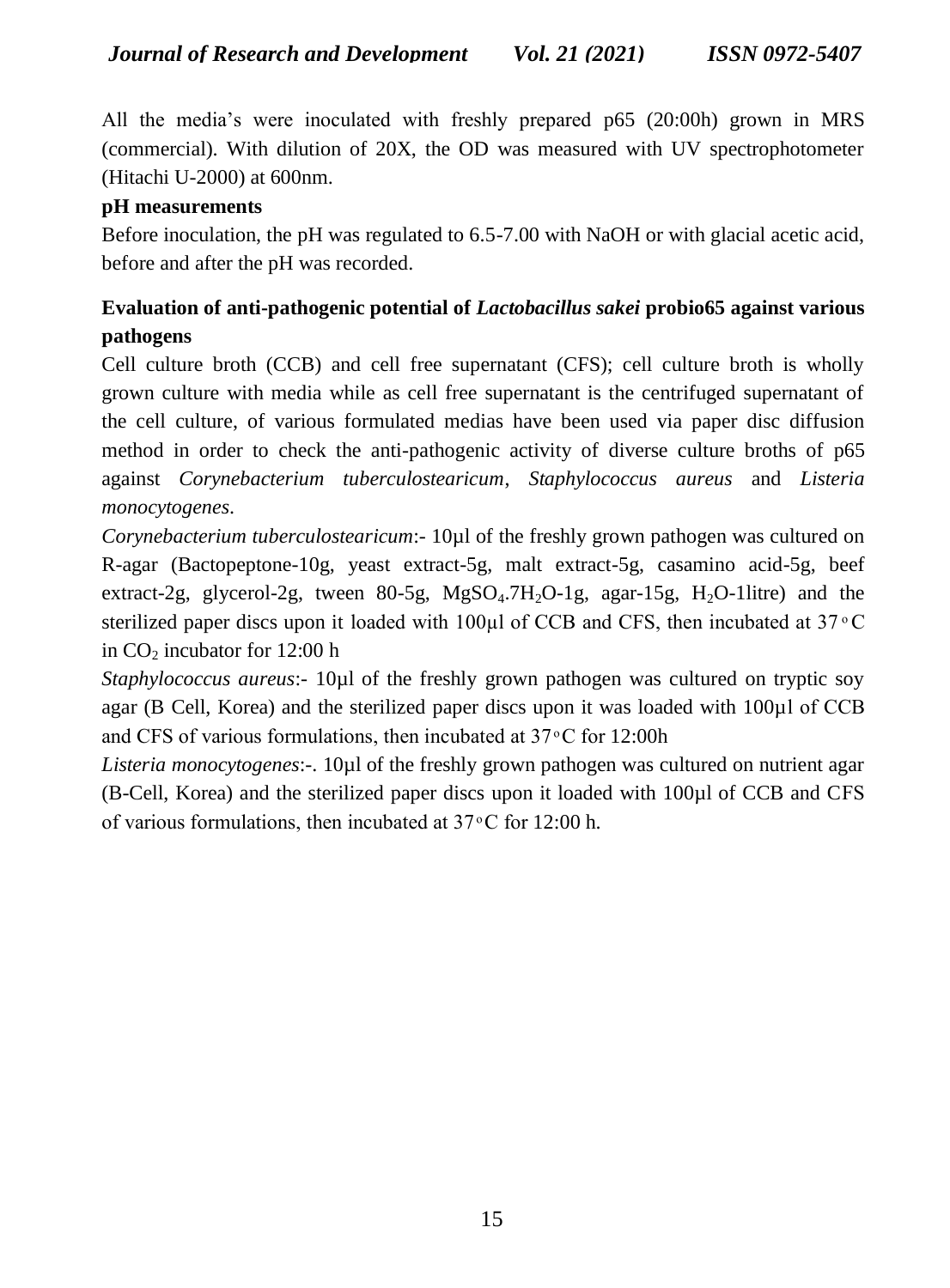| <b>Table 1</b> , <b>McGaa</b> formulations for |               |                          |                | $_{\rm hor}$             |                      |                       |                       |           |           |                       |                          |            |
|------------------------------------------------|---------------|--------------------------|----------------|--------------------------|----------------------|-----------------------|-----------------------|-----------|-----------|-----------------------|--------------------------|------------|
| Media name                                     | Yeast extract | Soya peptone             | Sodium acetate | Dipotassium<br>phosphate | Ammonium<br>sulphate | Magnesium<br>sulphate | Manganese<br>sulphate | Tween 80  | Glucose   | Amino acid<br>mixture | mixture(µl)<br>Vitamin   | Vitamin C% |
| SM <sub>1</sub>                                | $1\%$         | $\overline{a}$           | 0.5%           | 0.2%                     | 0.2%                 | 0.01%                 | 0.005%                | 0.1%      | 2%        | ÷                     | -                        |            |
| SM <sub>2</sub>                                | $\ddot{}$     | 0.5%                     | $^{+}$         | $\ddot{}$                | $\ddot{}$            | $\ddot{}$             | $\ddot{}$             | $\ddot{}$ | $\ddot{}$ | $\overline{a}$        |                          |            |
| $MYE-1$                                        | $1\%$         | $\overline{a}$           | $^{+}$         | $\ddot{}$                | $^{+}$               | $^{+}$                | $\ddot{}$             | $^{+}$    | $\ddot{}$ | $\overline{a}$        | $\overline{a}$           |            |
| $MYE-0.5$                                      | 0.5%          | $\overline{a}$           | $\ddot{}$      | $^{+}$                   | $^{+}$               | $\ddot{}$             | $\ddot{}$             | $^{+}$    | $\ddot{}$ | $\overline{a}$        | $\overline{\phantom{m}}$ |            |
| MYE-<br>0.25                                   | 0.25%         | $\overline{a}$           | $\ddot{}$      | $\ddot{}$                | $^{+}$               | $^{+}$                | $\ddot{}$             | $^{+}$    | $^{+}$    | $\overline{a}$        | $\overline{a}$           |            |
| $MYE-0.1$                                      | 0.1%          | $\overline{a}$           | $^{+}$         | $\ddot{}$                | $\ddot{}$            | $\ddot{}$             | $\ddot{}$             | $^{+}$    | $\ddot{}$ | $\overline{a}$        | $\overline{a}$           |            |
| MYE-<br>0.05                                   | 0.05%         | $\overline{a}$           | $\ddot{}$      | $\ddot{}$                | $^{+}$               | $\ddot{}$             | $\ddot{}$             | $\ddot{}$ | $\ddot{}$ | $\overline{a}$        | -                        |            |
| M1                                             | 0.1%          | $\overline{a}$           | $\ddot{}$      | $\ddot{}$                | $^{+}$               | $\qquad \qquad +$     | $\ddot{}$             | $^{+}$    | $^{+}$    | $\overline{a}$        | $\overline{\phantom{m}}$ |            |
| M <sub>2</sub>                                 | $\ddot{}$     | $\overline{a}$           | $\ddot{}$      | $^{+}$                   | $^{+}$               | $^{+}$                | $\ddot{}$             | $^{+}$    | $^{+}$    | 0.4%                  | $\overline{a}$           |            |
| B1                                             | $^{+}$        | $\overline{a}$           | $^{+}$         | $^{+}$                   | $^{+}$               | $\qquad \qquad +$     | $\ddot{}$             | $^{+}$    | $^{+}$    | $^{+}$                | $\overline{a}$           |            |
| B <sub>2</sub>                                 | $^{+}$        | $\overline{a}$           | $^{+}$         | $^{+}$                   | $^{+}$               | $\qquad \qquad +$     | $^{+}$                | $^{+}$    | $^{+}$    | $^{+}$                | 100                      |            |
| B <sub>3</sub>                                 | $\ddot{}$     | $\overline{a}$           | $\ddot{}$      | $\ddot{}$                | $\ddot{}$            | $^{+}$                | $\ddot{}$             | $^{+}$    | $^{+}$    | $^{+}$                | -                        | 0.002      |
| B <sub>4</sub>                                 | $^{+}$        | $\overline{a}$           | $^{+}$         | $\ddot{}$                | $^{+}$               | $\ddot{}$             | $\ddot{}$             | $^{+}$    | $\ddot{}$ | 0.8%                  | 100                      |            |
| N1                                             | $^{+}$        | $\overline{a}$           | $\ddot{}$      | $^{+}$                   | $^{+}$               | $^{+}$                | $\ddot{}$             | $^{+}$    | $\ddot{}$ | 0.4%                  |                          |            |
| N2                                             | $^{+}$        | $\overline{\phantom{0}}$ | $\ddot{}$      | $\ddot{}$                | $\ddot{}$            | $\ddot{}$             | $\ddot{}$             | $\ddot{}$ | $\ddot{}$ | $\ddot{}$             | 100                      |            |
| N <sub>3</sub>                                 | $^{+}$        | $\overline{a}$           | $^{+}$         | $^{+}$                   | $^{+}$               | $^{+}$                | $^{+}$                | $^{+}$    | $\ddot{}$ | $^{+}$                | 10                       |            |

**Table 1: Media formulations for p65**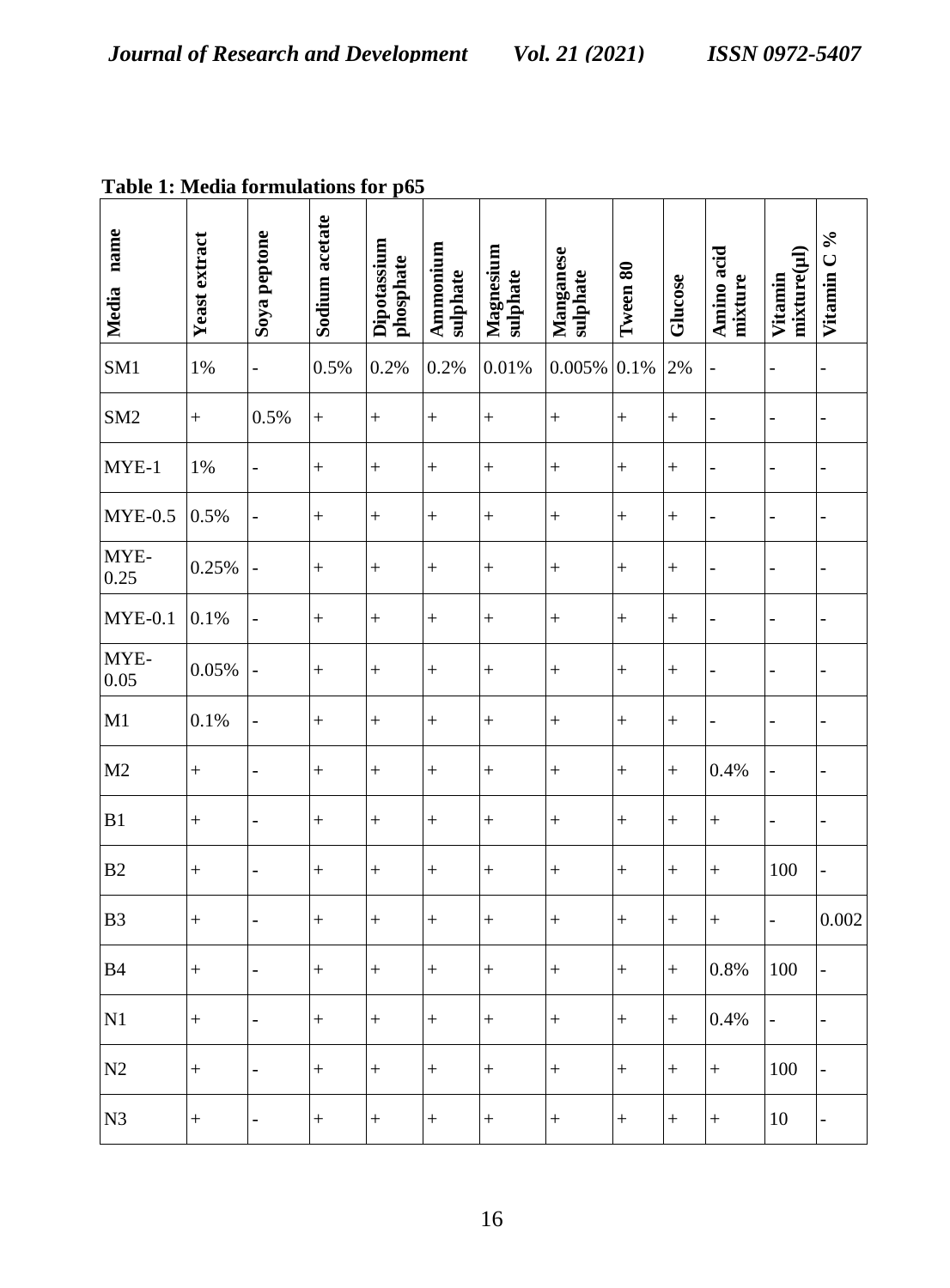| . .<br>N.<br>. . |  |  |  |  |  | ~~<br>$\mathbf{v}$ | - |
|------------------|--|--|--|--|--|--------------------|---|
|                  |  |  |  |  |  |                    |   |

| Media name     | Base media        | Amino acid used  | Amino acid concentration (%) |
|----------------|-------------------|------------------|------------------------------|
| U1             | $MYE-1$           | Hydrophobic      | 0.2                          |
| U <sub>2</sub> | $+$               | $+$              | 0.4                          |
| U <sub>3</sub> | $+$               | Hydrophilic      | 0.2                          |
| U <sub>4</sub> | $\boldsymbol{+}$  | $\boldsymbol{+}$ | 0.4                          |
| U <sub>5</sub> | $+$               | Acidic           | 0.2                          |
| U <sub>6</sub> | $^{+}$            | $+$              | 0.4                          |
| U7             | $+$               | <b>Basic</b>     | 0.2                          |
| U8             | $^{+}$            | $^{+}$           | 0.4                          |
| P1             | $+$               | Tyrosine         | 0.4                          |
| $\mathbf{P}2$  | $\pm$             | Tyrosine         | 0.2                          |
| P <sub>3</sub> | $\boldsymbol{+}$  | Aspartic acid    | 0.4                          |
| P4             | $\ddot{}$         | Aspartic acid    | 0.2                          |
| P <sub>5</sub> | $^{+}$            | Serine           | 0.4                          |
| P <sub>6</sub> | $\boldsymbol{+}$  | Serine           | 0.2                          |
| ${\bf P}7$     | $\boldsymbol{+}$  | Glutamic acid    | 0.4                          |
| P8             | $\boldsymbol{+}$  | Glutamic acid    | 0.2                          |
| P <sub>9</sub> | $\pm$             | Cysteine         | 0.4                          |
| P10            | $\boldsymbol{+}$  | Cysteine         | 0.2                          |
| P11            | $+$               | Threonine        | 0.4                          |
| P12            | $\qquad \qquad +$ | Threonine        | 0.2                          |
| P13            | $\boldsymbol{+}$  | Glutamine        | 0.4                          |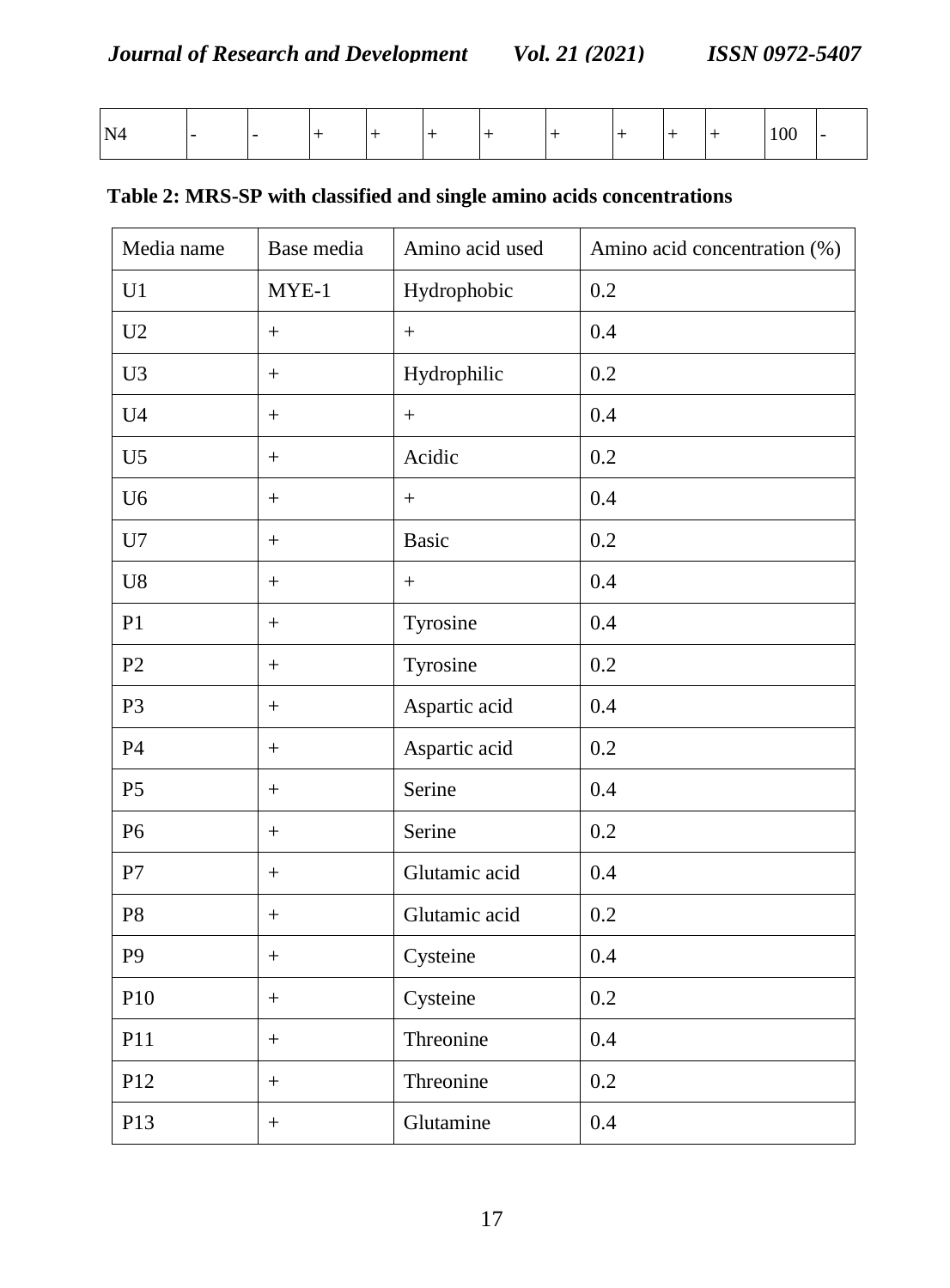| Ð΄<br>. . | ~<br>mine | $\mathsf{u} \cdot \mathsf{v}$ |
|-----------|-----------|-------------------------------|
|-----------|-----------|-------------------------------|

## **Table 3: Classified amino acid concentrations**

| Hydrophobic amino acids        |                           |                       |  |  |  |
|--------------------------------|---------------------------|-----------------------|--|--|--|
| Amino acid                     | Group1-Conc. (0.005%)     | Group2-Conc. (0.10%)  |  |  |  |
| Glycine                        | $+$                       | $+$                   |  |  |  |
| Proline                        | $+$                       | $+$                   |  |  |  |
| Methionine                     | $+$                       | $+$                   |  |  |  |
| Tryptophan                     | $+$                       | $+$                   |  |  |  |
| Total                          | 0.2%                      | 0.4%                  |  |  |  |
| <b>Hydrophilic Amino acids</b> |                           |                       |  |  |  |
| Amino acid                     | Group1-conc. (0.005%)     | Group2-conc. (0.001%) |  |  |  |
| Serine                         | $+$                       | $+$                   |  |  |  |
| Threonine                      | $+$                       | $+$                   |  |  |  |
| Glutamine                      | $+$                       | $+$                   |  |  |  |
| Tyrosine                       | $+$                       | $+$                   |  |  |  |
| Total                          | 0.2%                      | 0.4%                  |  |  |  |
|                                | <b>Acidic Amino acids</b> |                       |  |  |  |
| Amino acid                     | Group1-conc. (0.067%)     | Group2-conc. (0.14%)  |  |  |  |
| Glutamic acid                  | 0.067                     | 0.14                  |  |  |  |
| Aspartic acid                  | 0.067                     | 0.14                  |  |  |  |
| Cysteine                       | 0.067                     | 0.14                  |  |  |  |
| Total                          | 0.2%                      | 0.4%                  |  |  |  |
|                                | <b>Basic Amino acids</b>  |                       |  |  |  |
| Amino acid                     | Group1-conc. (0.067%)     | Group2-conc. (0.14%)  |  |  |  |
| Lysine                         | $+$                       | $+$                   |  |  |  |
| Arginine                       | $+$                       | $+$                   |  |  |  |
| Histidine                      | $^{+}$                    | $+$                   |  |  |  |
| Total                          | 0.2%                      | 0.4%                  |  |  |  |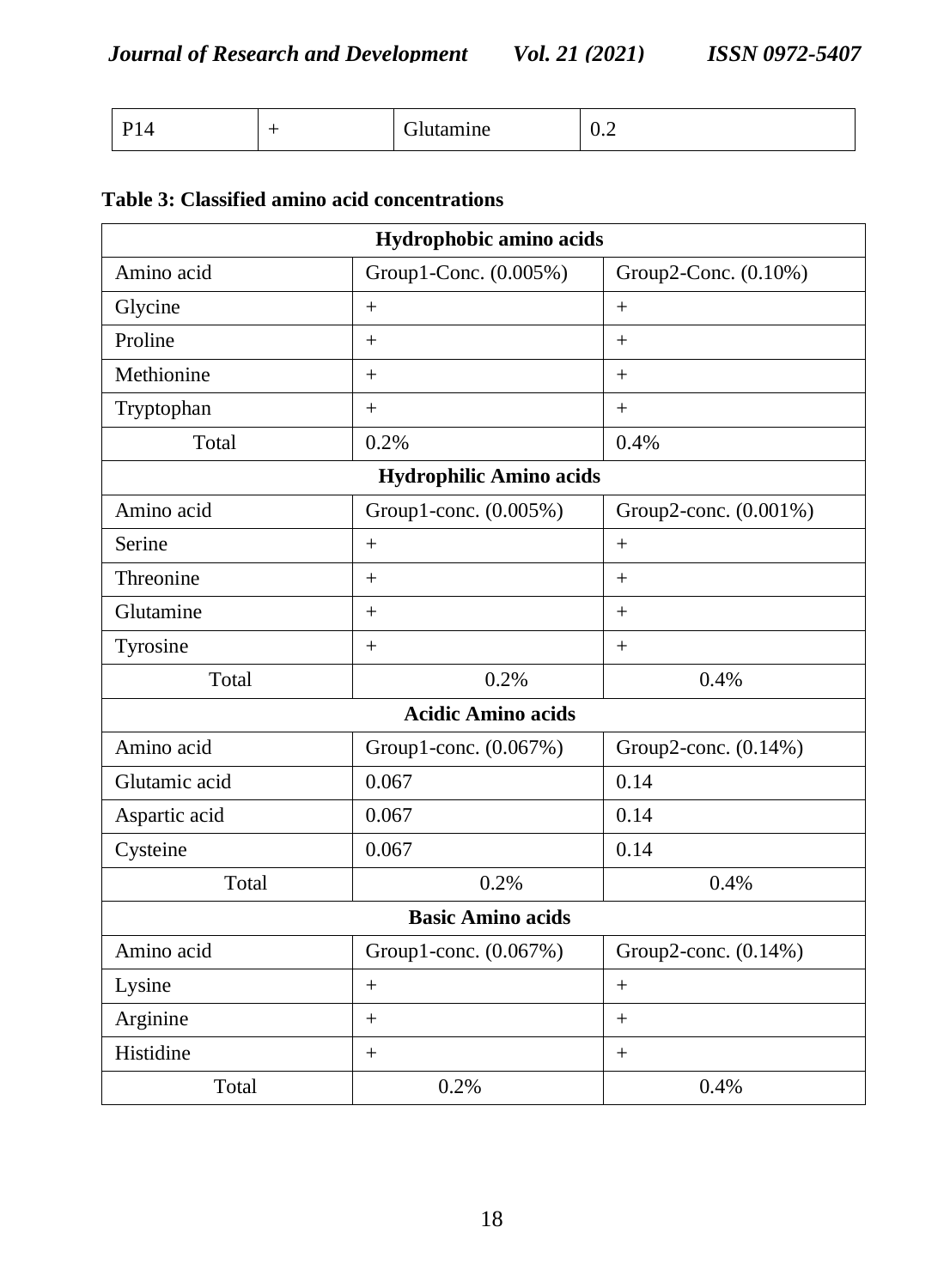## **Results**

## **Growth curve of p65**

Growth curve of the *L.sakei* probio65 (**Figure 1**) shows there is progressive increase in the OD but after it, it gets decreased, which is an indication that stationary phase has started. There is little or almost negligible lag phase in this graph, as inoculum was taken from the seed culture in a state of exponential phase. All the cultures used were incubated for 20:00h in 37 C.

## **Impact of soya peptone on the growth of p65.**

Growth of p65 in MRS (SM-2) and MRS-SP (SM-1) was measured, so to confirm the impact of soya peptone on growth, found to be more in media (SM-2) that contain soyapeptone than media (SM-1) that lacks it (**Table 4).**

## **Growth of p65 in MRS-SP with varied concentrations of yeast extract.**

Yeast extract concentration having a proportional impact on the growth of the p65. With decreasing concentrations of yeast extract, there is a decrease in the growth i.e optical density of the p65 (MYE-1, MYE-0.5, MYE-0.25, MYE-0.10, MYE-0.05) from 5.56 to 0.56 (**Table 4**).

# **Growth of p65 in MRS-SP and MRS-SP enriched with amino acid mixture, crude vitamin mixture and vitamin C.**

With addition of amino acid mixture, amino acids; L- Glutamic acid, L-Lysine, L-Methionine, L-Proline, L-Serine, L-Glutamine, L-Cysteine, L-Threonine, L-Tryptophan, L-Histidine, L-Arginine, L-Tyrosine, L-Aspartic acid, L-Asparagine, L-Glycine, all with 0.60g, taking 0.4% of it in base media MRS-SP (M1), after 20:00h OD<sub>600</sub> measured is 1.84, while in MRS-SP without amino acid mixture,  $OD_{600}$  measured is 0.80. Effect of two concentrations of amino acids i-e 0.4% and 0.8% along with the addition of the Vitamin mixture and vitamin C as well. There is an increase in growth, not when the concentration of amino acid mixture is 0.8%, so there are some amino acids in the mixture whose concentration may retard the growth very much. In order to validate the effect of the vitamin mixture, media N2, N3, N4 with 100µl, 10µl and 100µl, not the N4 with yeast extract. OD<sub>600</sub> varied from 2.16 to 0.24, with N2 as the highest (**Table 4**). In broth N2 pH falls from 7.0 to 4.0, after which N3 and N1 with 4.4 and 4.6 respectively, thus vitamins play a great role in the pH regulation as well (**Table 5**).

## **Growth of p65 in classified and single amino acid enriched MRS-SP media.**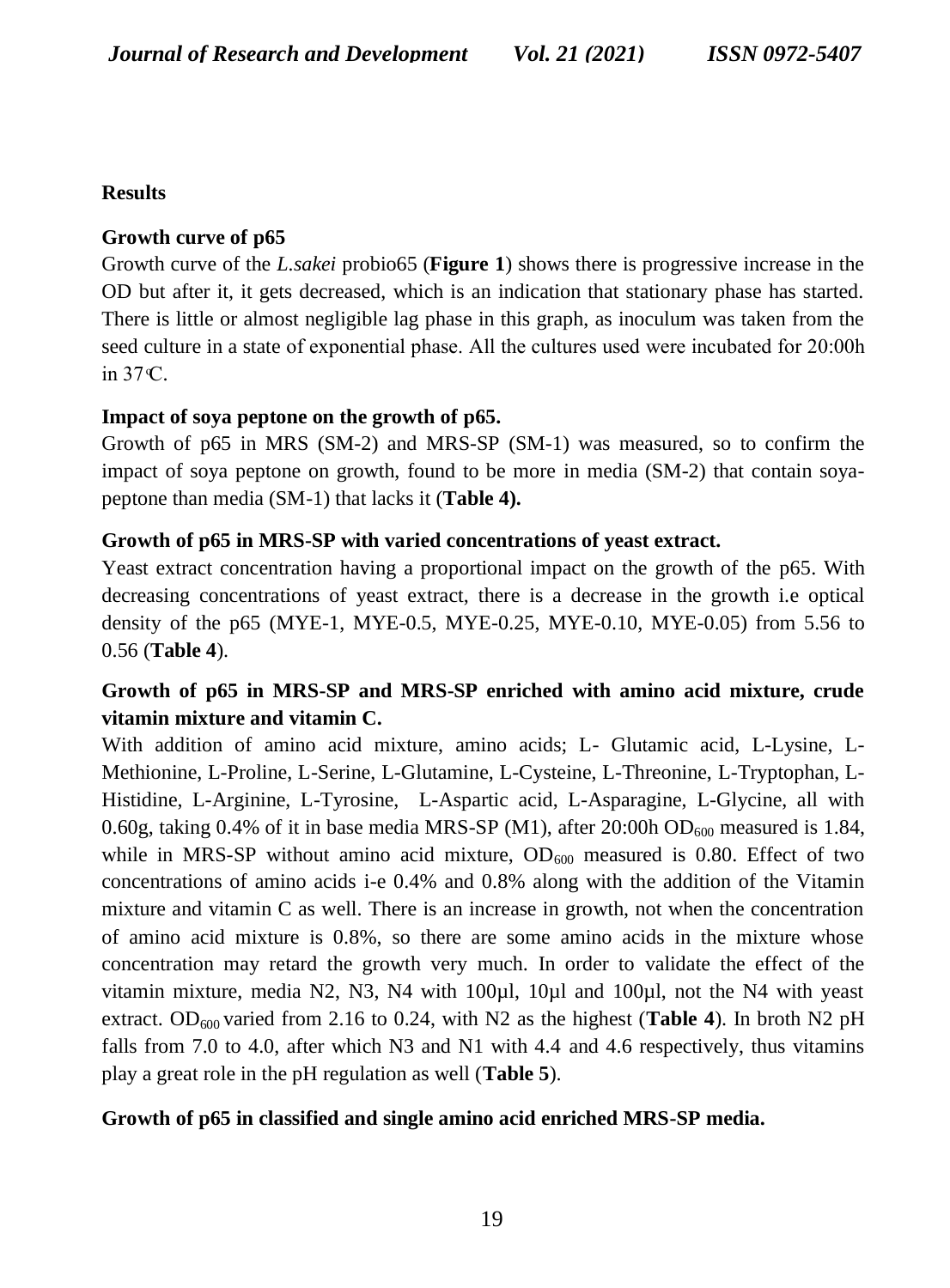With advent of classified amino acids in two concentrations,  $OD_{600}$  varied from 0.82 to 1.16, with U4 as highest, that is MRS-SP with hydrophilic amino acid mixture of 0.4%, afterwards 1.08 in same base media enriched with 0.4% of acidic amino acid mixture, U6. In both broths, the pH was dipped to 04 (**Table 5**), as long as there is a decrease in pH of the media, there will be an increase in optical density but it should be analysed that is this increase only in the biomass or should it have some impact on the viable cell count as well. In single amino acid enriched culture broths,  $OD_{600}$  lies in between 0.83 to 1.50. Highest in P7 with 0.4% glutamic acid, followed by 0.2% of glutamic acid enriched media with 1.25, 0.2% tyrosine and 0.4% serine enriched media also showed promising growth as 1.22 and 1.15 respectively **(Table 7**). pH after 20:00h of incubation reached to 4.00 (**Table 5**).

#### **Verification of zone of inhibition by optimised culture broths of** *L.sakei* **P65**.

Fourteen optimised culture broths were used for checking the anti-pathogenic activity against the given pathogens. For *Corynebacterium tuberculostearicum*, the best result was shown by CFS of broth with base composition of MRS-SP, yeast extract conc. 0.1% and amino acid concentration 0.4% that is media M2/N1. The zone of inhibition by M2/N1 for *Corynebacterium tuberculostearicum* is 13mm (**Figure 2**), which is more than that of the commercial MRS cultured broth. Broths enriched with acidic mixture of 0.4% (M2/N1), cysteine 0.4% (P9) and 0.002% vitamin C (B3) separately show the zone of inhibitions for *Staphylococcus aureus* both in CCB and in CFS with 10mm in trios (**Figure 3**). Culture broths enriched with 0.4% acidic amino acid (M2/N1), 0.002% vitamin C (B3) shows zone of inhibition for *Listeria monocytogenes* in CCB state with 12mm (**Figure 4)**, more than that of MRS cultured broth.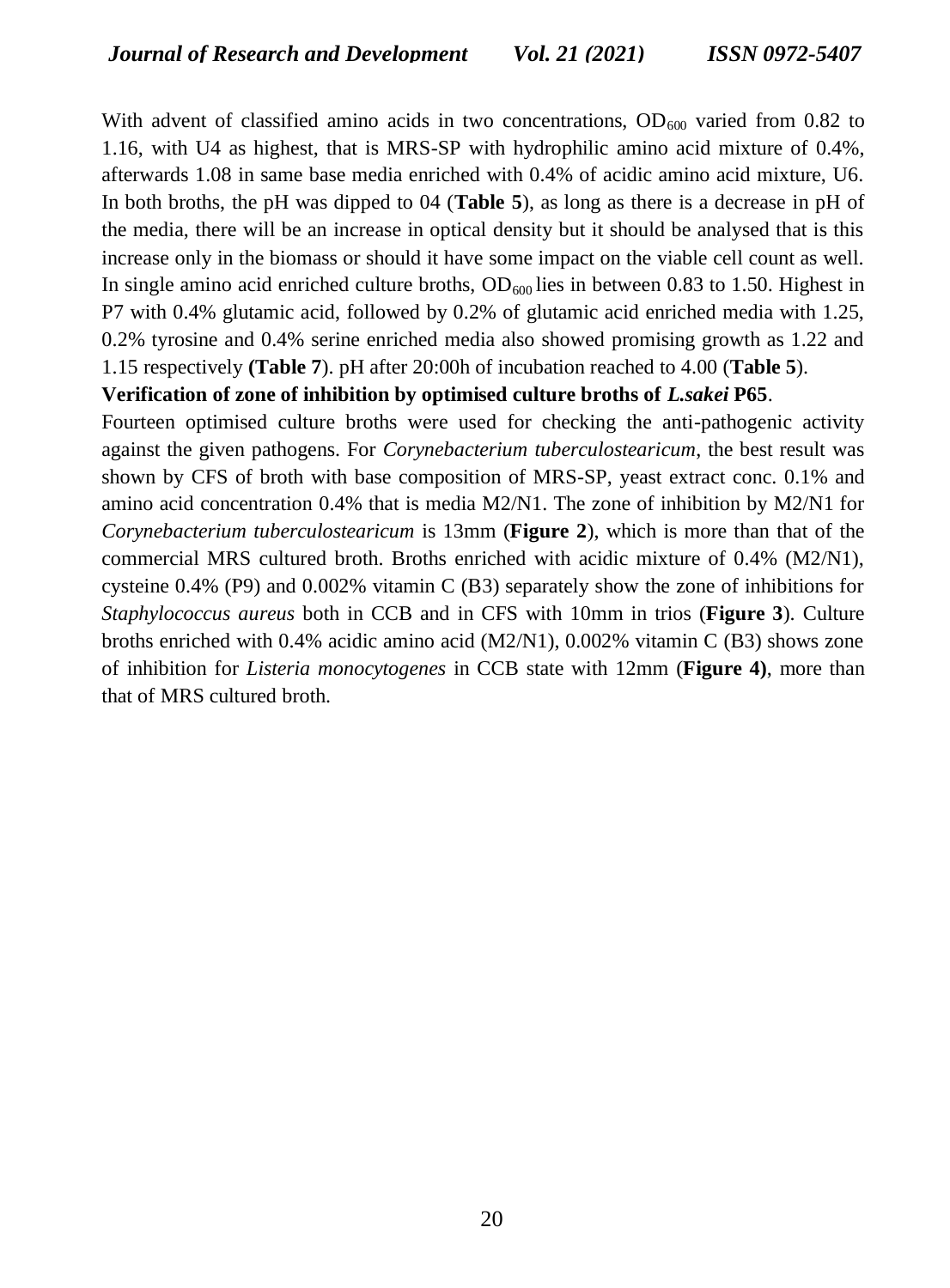

**Figure 1: Growth curve of p65**



**Figure 2: Zone of inhibition by optimised p65 culture broth against** *Corynebacterium tuberculostearicum*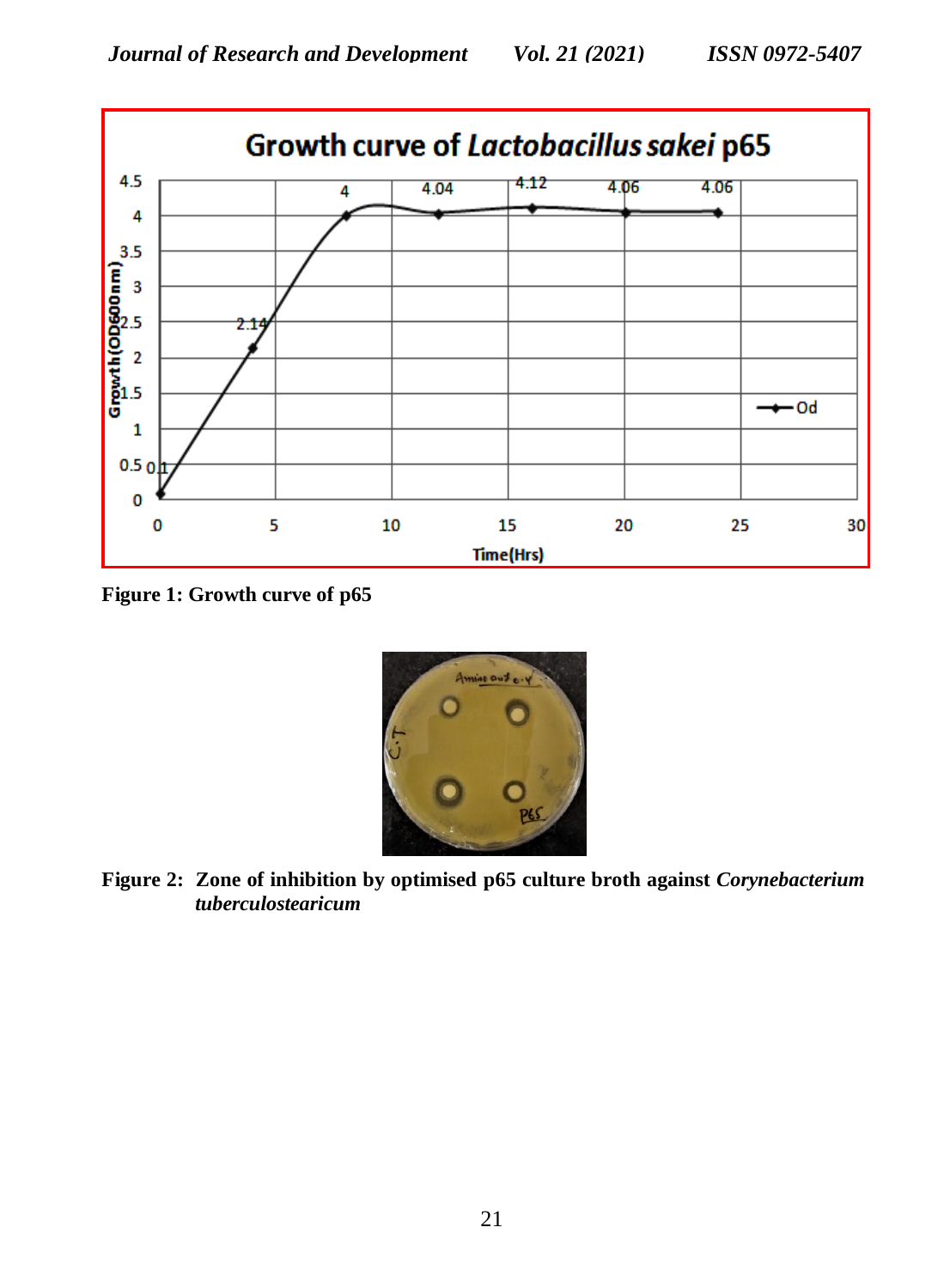

**Figure 3: Zone of inhibition by optimised culture broth of p65 on** *Staphylococcus aureus*



**Figure 4: Zone of inhibition by optimised culture broths of p65 against** *Listeria monocytogenes*

| <b>Broth</b>    | $OD_{600}$ 0:00h (X20) | $OD_{600}$ 20:00h (X20) |
|-----------------|------------------------|-------------------------|
| SM1             | 0.46                   | 6.16                    |
| SM2             | 0.40                   | 6.50                    |
| $MYE-1$         | 0.46                   | 5.56                    |
| $MYE-0.5$       | 0.40                   | 3.50                    |
| <b>MYE-0.25</b> | 0.36                   | 1.80                    |
| $MYE-0.10$      | 0.30                   | 0.90                    |
| <b>MYE-0.05</b> | 0.22                   | 0.56                    |
| M <sub>1</sub>  | 0.28                   | 0.80                    |
| M <sub>2</sub>  | 0.22                   | 1.84                    |
| B <sub>1</sub>  | 0.20                   | 1.82                    |

#### **Table 4: Optical density measure of p65 in various media formulations**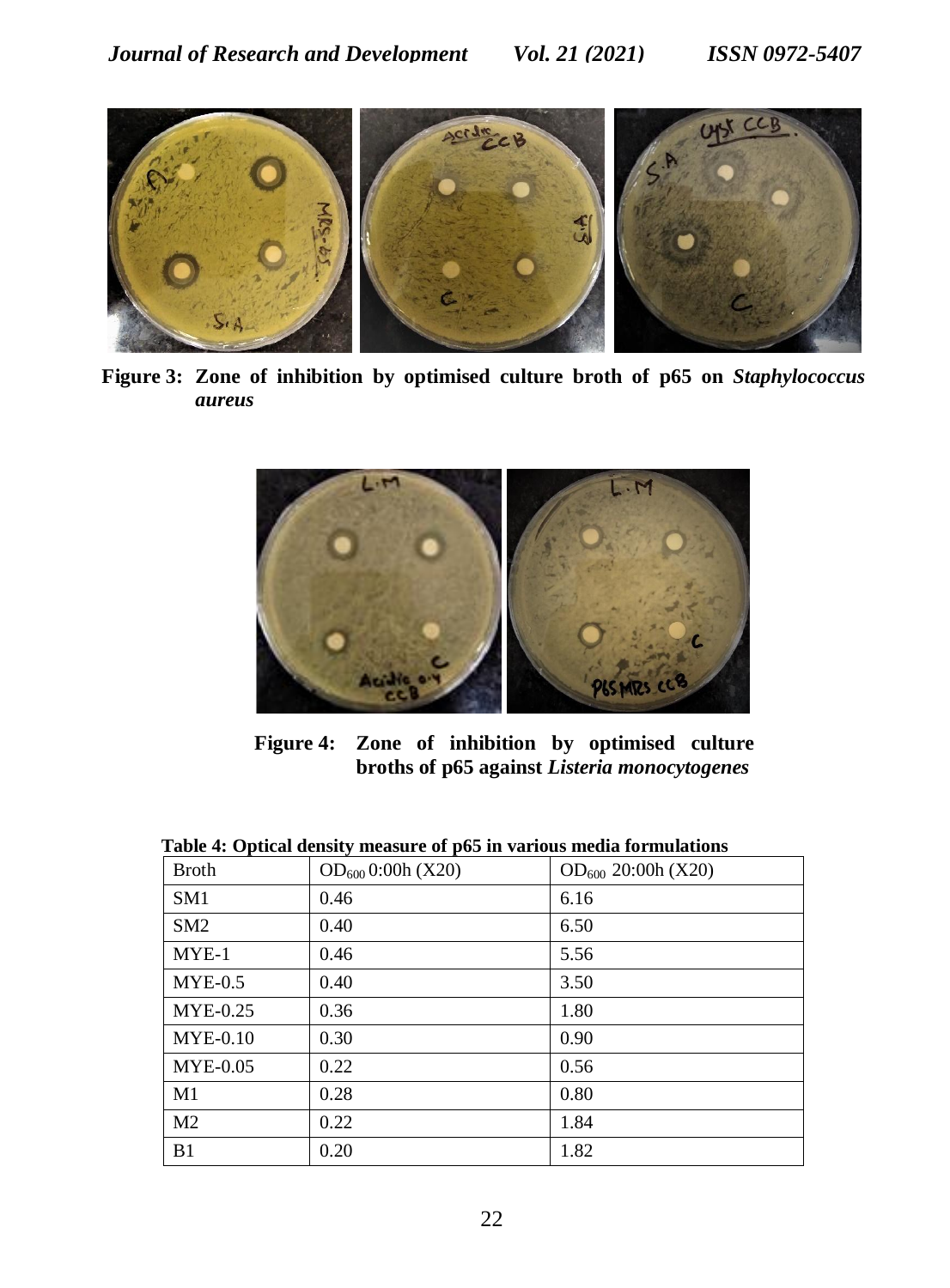| B2              | 0.26 | 2.20 |
|-----------------|------|------|
| $\overline{B3}$ | 0.22 | 1.64 |
| $\overline{B4}$ | 0.20 | 1.84 |
| N <sub>1</sub>  | 0.24 | 1.38 |
| N <sub>2</sub>  | 0.22 | 2.16 |
| N <sub>3</sub>  | 0.22 | 1.6  |
| N <sub>4</sub>  | 0.18 | 0.24 |

## **Table 5: pH measurements of broths at varied time intervals**

| <b>Broth</b>                  | pH 0:00h         | pH 20:00h        |
|-------------------------------|------------------|------------------|
| SM1                           | 6.8              | 4.2              |
| SM2                           | 7.0              | 4.5              |
| $MYE-1$                       | 7.2              | 4.6              |
| $MYE-0.5$                     | 7.4              | 4.3              |
| <b>MYE-0.25</b>               | 7.4              | 4.7              |
| $\overline{\text{MYE}}$ -0.10 | 7.4              | 4.6              |
| $\overline{\text{MYE}}$ -0.05 | $\overline{7.2}$ | 4.8              |
| M1                            | 7.0              | 3.9              |
| M <sub>2</sub>                | 7.4              | 4.6              |
| B <sub>1</sub>                | 7.4              | 4.6              |
| B <sub>2</sub>                | 7.4              | 4.2              |
| B <sub>3</sub>                | 7.3              | 4.0              |
| B <sub>4</sub>                | 7.2              | 4.4              |
| $\overline{N1}$               | 7.4              | $\overline{4.6}$ |
| N2                            | $\overline{7.0}$ | 4.0              |
| N <sub>3</sub>                | 7.0              | 4.4              |
| N4                            | 7.6              | 5.6              |
| U1                            | 7.0              | 4.0              |
| U2                            | 7.5              | $\overline{4.3}$ |
| Ū3                            | 7.2              | 4.0              |

| Broth            | pH 0:00h         | pH 20:00h        |
|------------------|------------------|------------------|
| U4               | 7.4              | 4.0              |
| $\overline{U}$ 5 | 7.2              | 4.0              |
| U6               | 6.7              | 4.0              |
| U7               | 7.8              | 4.3              |
| U8               | 8.2              | 5.4              |
| P <sub>1</sub>   | 6.8              | 4.0              |
| P <sub>2</sub>   | 7.4              | 4.0              |
| P <sub>3</sub>   | 6.7              | 4.0              |
| <b>P4</b>        | 7.2              | 4.0              |
| P <sub>5</sub>   | $\overline{7.0}$ | 4.0              |
| P <sub>6</sub>   | 7.0              | 4.0              |
| P7               | 6.6              | 4.0              |
| P <sub>8</sub>   | 7.0              | 4.0              |
| $\overline{P9}$  | 7.0              | $\overline{4.0}$ |
| P10              | 6.6              | $\overline{4.0}$ |
| P <sub>11</sub>  | 7.0              | 4.0              |
| P <sub>12</sub>  | 7.0              | 4.0              |
| P13              | 7.2              | 4.0              |
| P <sub>14</sub>  | 7.0              | 4.0              |
|                  |                  |                  |

### **Table 6: Measure of zone of inhibition by p65 against various pathogens**.

| Culture broth         | Pathogen               | <b>CFS</b> | <b>CCB</b> | Measure of  |  |
|-----------------------|------------------------|------------|------------|-------------|--|
|                       |                        |            |            | Zone $(mm)$ |  |
| <b>Commercial MRS</b> | Corynebacterium        |            |            | 10          |  |
|                       | tuberculostearicum     | $^{+}$     |            |             |  |
| M2/N1                 | Corynebacterium        |            |            | 13          |  |
|                       | tuberculostearicum     | $^{+}$     |            |             |  |
| <b>Commercial MRS</b> | Staphylococcus aureus  | $^{+}$     | $^{+}$     | 13          |  |
| M2/N1                 | Staphylococcus aureus  |            | $^{+}$     | 10          |  |
| P <sub>9</sub>        | Staphylococcus aureus  |            | $^{+}$     | 10          |  |
| B <sub>3</sub>        | Staphylococcus aureus  |            | $^{+}$     | 10          |  |
| <b>Commercial MRS</b> | Listeria monocytogenes |            | $^{+}$     | 10          |  |
| B <sub>3</sub>        | Listeria monocytogenes |            | $^{+}$     | 12          |  |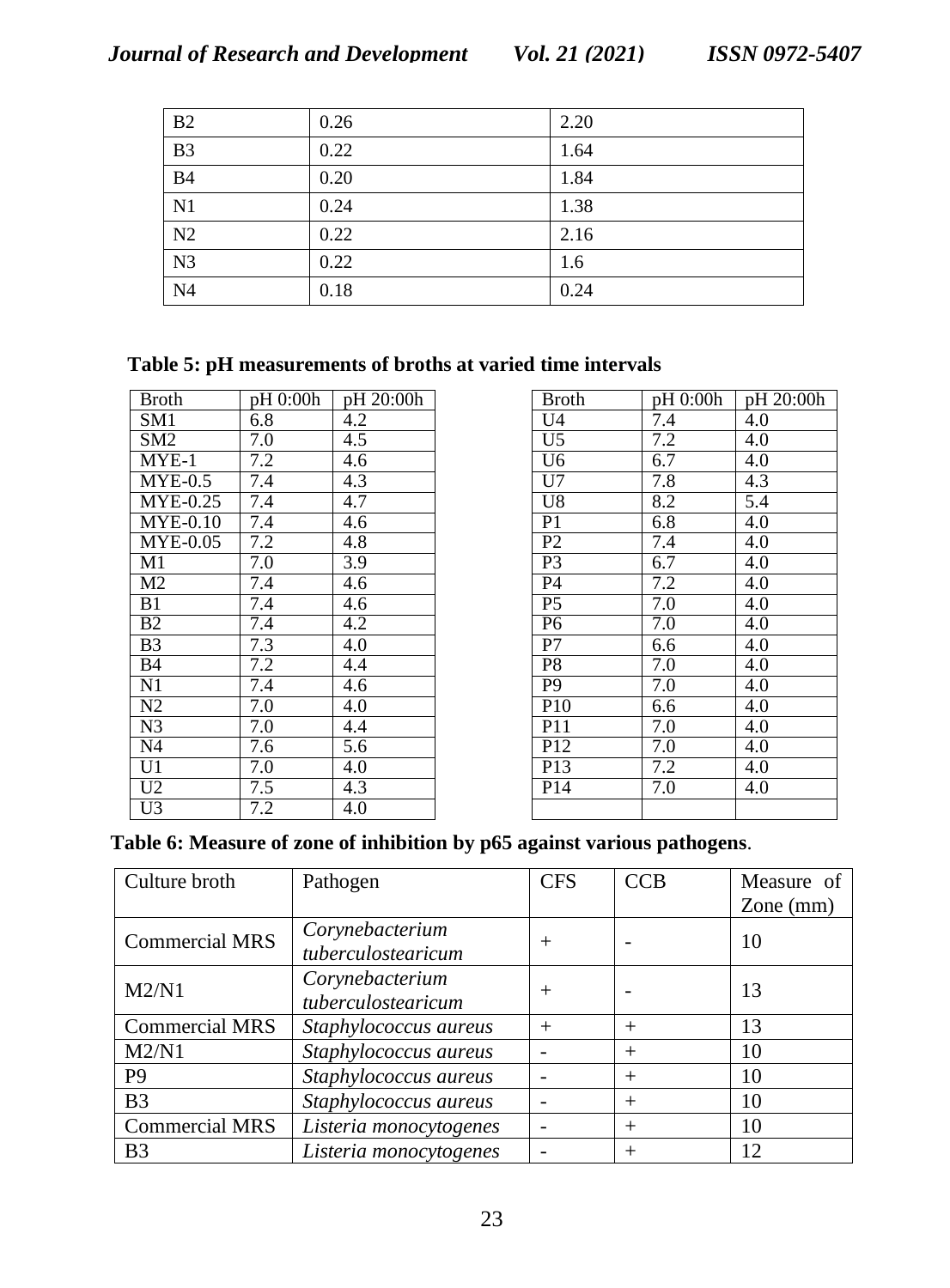| and single annino acid enficiled media |                        |                         |  |  |  |  |  |
|----------------------------------------|------------------------|-------------------------|--|--|--|--|--|
| <b>Broth</b>                           | $OD_{600}$ 0:00h (X20) | $OD_{600} 20:00h (X20)$ |  |  |  |  |  |
| U <sub>1</sub>                         | 0.36                   | 1.00                    |  |  |  |  |  |
| U <sub>2</sub>                         | 0.38                   | 0.82                    |  |  |  |  |  |
| U <sub>3</sub>                         | 0.18                   | 0.94                    |  |  |  |  |  |
| U <sub>4</sub>                         | 0.36                   | 1.16                    |  |  |  |  |  |
| U <sub>5</sub>                         | 0.28                   | 0.86                    |  |  |  |  |  |
| U <sub>6</sub>                         | 0.30                   | 1.08                    |  |  |  |  |  |
| U7                                     | 0.18                   | 0.82                    |  |  |  |  |  |
| U8                                     | 0.30                   | 0.94                    |  |  |  |  |  |
| P <sub>1</sub>                         | 0.32                   | 1.11                    |  |  |  |  |  |
| P <sub>2</sub>                         | 0.31                   | 1.22                    |  |  |  |  |  |
| P <sub>3</sub>                         | 0.28                   | 1.00                    |  |  |  |  |  |
| P <sub>4</sub>                         | 0.18                   | 0.98                    |  |  |  |  |  |
| P <sub>5</sub>                         | 0.18                   | 1.15                    |  |  |  |  |  |
| P <sub>6</sub>                         | 0.20                   | 1.10                    |  |  |  |  |  |
| P7                                     | 0.38                   | 1.50                    |  |  |  |  |  |
| P <sub>8</sub>                         | 0.18                   | 1.25                    |  |  |  |  |  |
| P <sub>9</sub>                         | 0.18                   | 1.00                    |  |  |  |  |  |
| P10                                    | 0.20                   | 1.00                    |  |  |  |  |  |
| P11                                    | 0.36                   | 0.98                    |  |  |  |  |  |
| P12                                    | 0.38                   | 0.83                    |  |  |  |  |  |
| P13                                    | 0.32                   | 0.96                    |  |  |  |  |  |
| P <sub>14</sub>                        | 0.38                   | 0.98                    |  |  |  |  |  |

**Table 7: Optical density measure of p65 in classified and single amino acid enriched media** 

#### **Discussion**

The *Lactobacillus sakei* probio65 cultivated in various culture broths have been tested for its antibacterial activity against the *Corynebacterium tuberculostearicun*, *Staphylococcus aureus* and *Listeria monocytogenes* which showed strong antibacterial activity. This activity is due to the production of the organic acids like acetic acid and lactic acid. Organic acids have strong inhibitory action against the pathogens, as the un dissociated organic acid enters the bacterial cell and dissociates inside the cell cytoplasm, this eventually drips down the pH and there will be accumulation of the ionized forms of organic acids which destroys the pathogen (Leftris Makras and Luc Du Vyust, 2006). Nevertheless it is found that *L.sakei* p65 produces the antibacterial substances different from organic acids. The CFS of the *L.sakei* p65 is found to be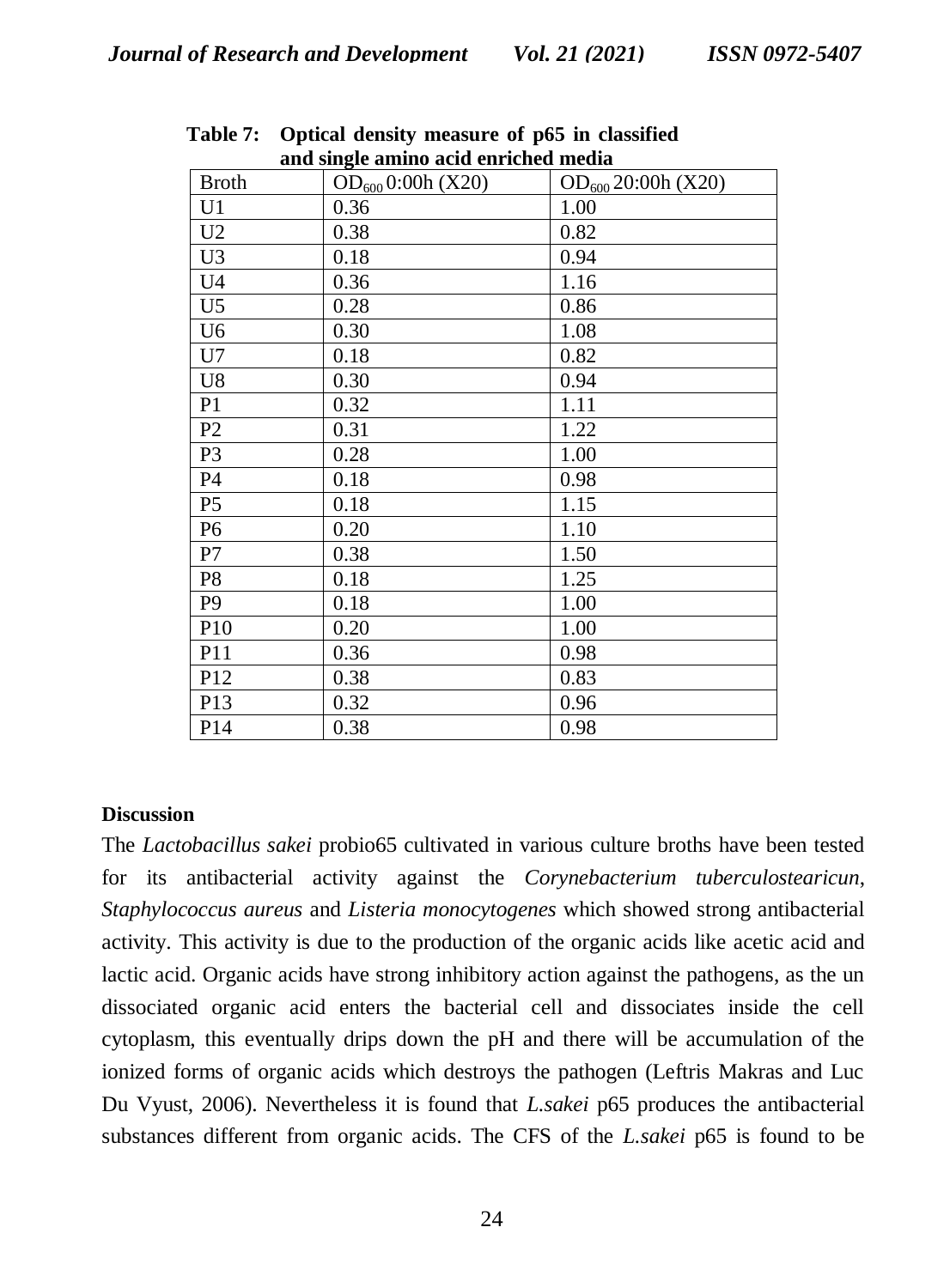strong against the pathogens and it is also reported in the Bifidobacterium strains as well which are used as probiotics (Russel and Diez, 1998). Lactic acid bacteria are nutritionally fastidious micro-organisms, with a high requirement for pre-formed amino acids (Morishita *et al.,* 1981; Chopin 1993). In present study, the amino acids were used in two concentrations that is 0.4% and 0.2%, so to check the impact of it on the growth of the p65. The extracellular protease products of the lactic acid bacteria are localized and usually peptide products of (4±8 amino acids) are imbibed by the cell. (Kunji *et al.,* 1996). Aminopeptidases hydrolyse peptides and the amino acids which are not required for growth are released into the medium (Van Boven and Konigs, 1988). Taking into that consideration, various amino acid combinations or single amino acids were screened with base media MRS-SP towards the growth. Strains of *Lact. curvatus*, *Lact. brevis*, *Lact. buchneri*, *Lact. plantarum* and *Lact. casei* catabolize arginine (Liu *et al.,* 1995; Straub *et al.,* 1995). In present study, 0.4% of acidic and hydrophilic amino acid mixture enriched media showed good measure of the  $OD_{600}$ with pH 4.00 after 20:00h of incubation at 37 °C as same of *L. plantarum* JNU 2116, isolated from kimchi, has a high survival rate at low pH (Heeseop Yoo *et al.,* 21018). With low levels of the nutrient levels, there will be the high levels of the bacteriocin production as in *lactis* strain of *L. lactis* subsp. with low nutrient concentration supported a higher relative specific nisin production rate compared with one cultivated with higher nutrient concentrations (Kim *et al.*, 1997) due to the stress conditions, same taken into consideration as well. The anti-pathogenic activity of the culture broths with minimal nutritional constituents showed the zone of inhibitions more than that of the commercial MRS cultured broth with 13mm for *Corynebacterium tuberculostearicum* and 12 mm for the *Listeria monocytogens*. In rich environment cells reduce their defensive bacteriocin production mechanism, underlying the potential role of bacteriocin production in natural, competitive, and nutrient-depleted ecosystems. An increase of the yeast extract content of a tryptone medium increased the specific bacteriocin production by *L. sakei* CCUG 42687 (Aasen *et al.,* 2000), whereas alteration of the nitrogen source of MRS broth did not seem to affect the plantaricin production rate by *Lactobacillus plantarum* TMW1.25 (Klostermaier *et al.,*  1990). In view of practical applications, it seems to be of crucial importance that the bacteriocin-producing strain is perfectly adapted to the nutrient environment. *L. sakei*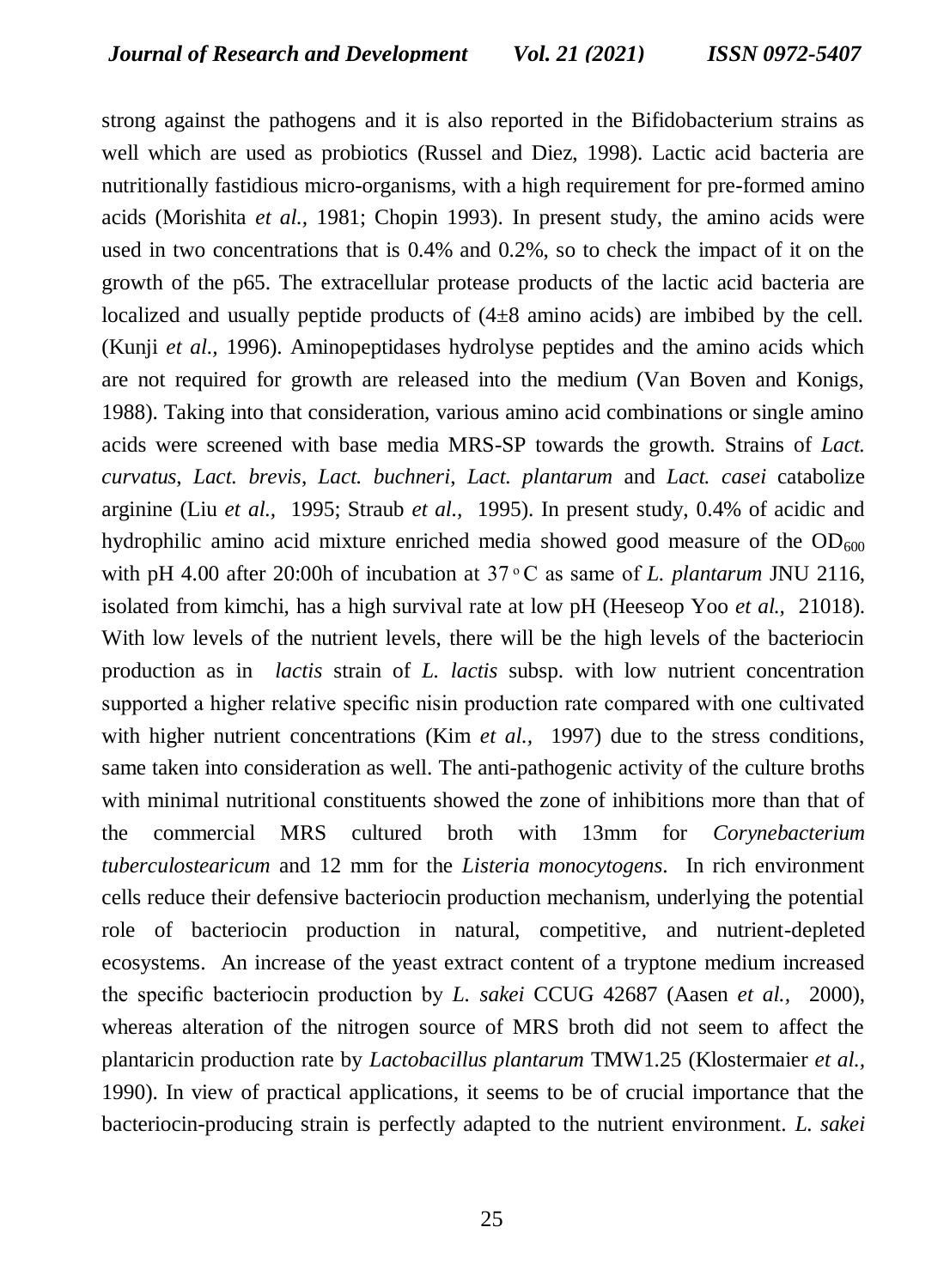CTC 494, isolated from naturally fermented sausage (Hugas *et al.,* 1995) produces high amounts of bacteriocin in a meat-like environment (MRS broth), but bacteriocin production completely fails in a casein tryptone medium (Leroy and Vuyst, 1999). The latter medium does not offer a nutrient spectrum that permits good cell growth, nor does it support bacteriocin production. In conclusion, extremely rich environments will not necessarily lead to a gain of bacteriocin activity but if one get some hypersensitivity, then screening of that very constituent like soya-peptone in that study can be replaced with the other one, it should be specific.

#### **References**

- Aasen, I. M., T. Moretro, T. Katla, L. Axelsson, and I. Storrø. 2000. Influence of complex nutrients, temperature and pH on bacteriocin production by *Lactobacillus sakei* CCUG 42687. *Appl. Microbiol. Biotechnol***., 53:** 159–166.
- Brandao, R.L.; Castro, I.M.; Bambirra, E.A.; Amaral, S.C.; Fietto, L.G.; Tropia, M.J.M. (1998). Intracellular signal triggered by cholera toxin in *Saccharomyces boulardii* and *Saccharomyces cerevisiae*. *Applied Environ. Microbiol*., **64:** 564–568.
- Chen, C., & Khismatullin, D. B. (2014). Lipopolysacchride induces the interactions of breast cancer and endothelial cells via activated monocytes. *Cancer Letters***, 345**: 75–84.
- Chen, P., Zhang, Q., Dang, H., Liu, X., Tian, F., Zhao, J., Chen, Y., Zhang, H., & Chen, W. (2014). Screening for potential new probiotic based on probiotic properties and  $\alpha$ glucosidase inhibitory activity. *Food Control***, 35):** 65–72.
- Chopin, A. (1993). Organization and regulation of genes for amino acid biosynthesis in lactic acid bacteria. *FEMS Microbiology Reviews***, 12:** 21-38.
- Giraffa, G. (2012). Selection and design of lactic acid bacteria probiotic culture. *Engineering in Life Sciences***, 12:** 391–398.
- Guillot J.F. 2003. Probiotic feed additives*. J. Vet. Pharmacol. Ther.* **26**: 52–55.
- Guo, C. F., Zhang, S., Yuan, Y. H., Yue, T. L., & Li, J. Y. (2015). Comparison of lactobacilli isolated from Chinese susan-tsai and koumiss for their probiotic and functional properties. *Journal of Functional Foods***, 12:** 294–302.
- Heeseop Yoo, Insoo Rheem, Sungsue Rheem, and Sejong Oh, (2018). Optimizing Medium Components for the Maximum Growth of *Lactobacillus plantarum* JNU 2116 Using Response Surface Methodology. *Korean Journal for Food Science of Animal Resources***, 38(2):** 240-250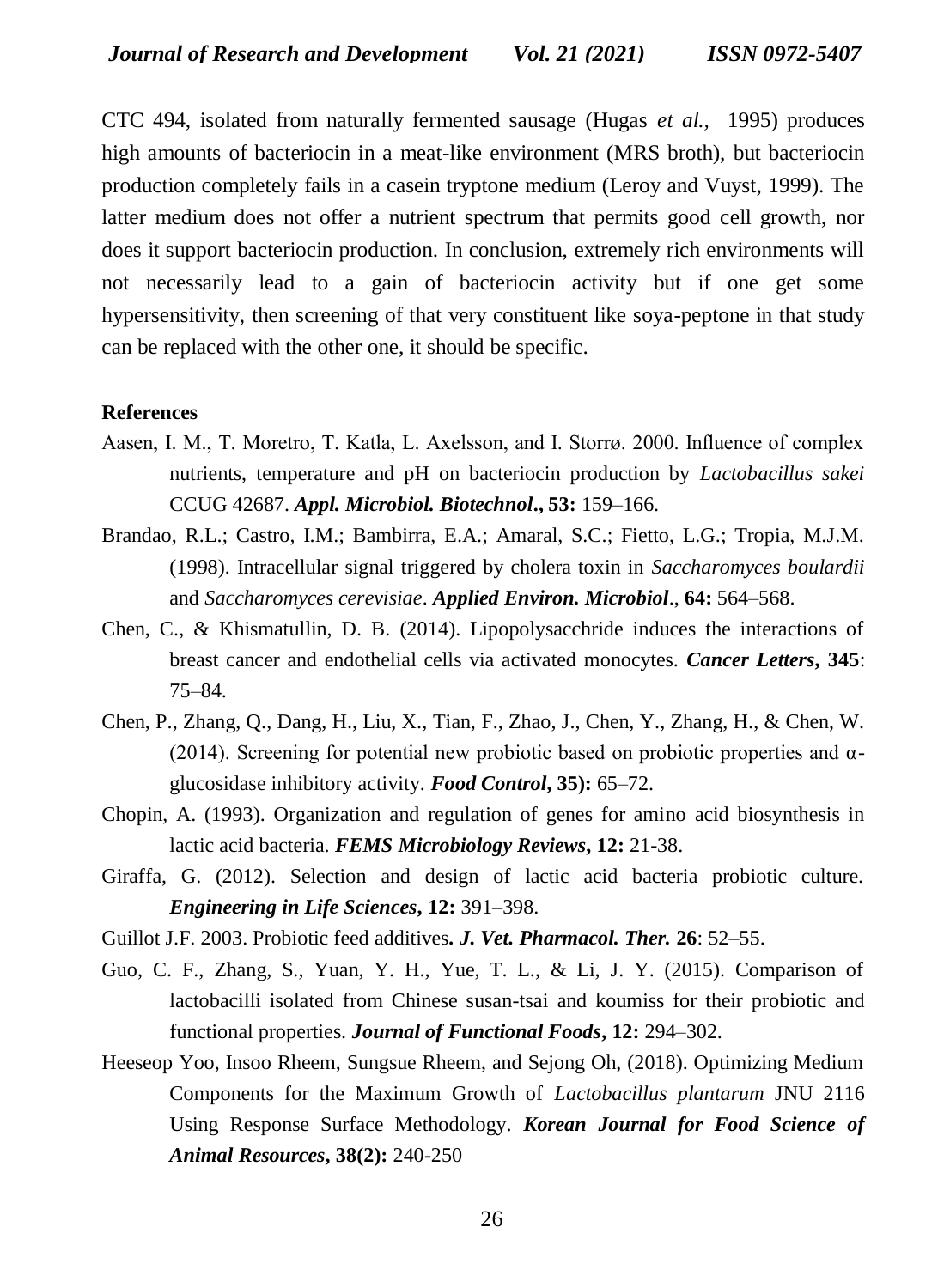- Hugas,M., M.Garriga, M.T.Aymerich, and J.M.Monfort.(1995). Inhibition of Listeria in dry fermented sausages by the bacteriocinogenic *Lactobacillus sakei* CTC 494. *J. Appl. Bacteriol.,* **79**: 322–330.
- Isolauri, E.; Sutas, Y.; Kankaanpaa, P.; Arvilommi, H.; Salminen, S. (2001) Probiotics, Effects on immunity. *Am. J. Clin. Nutr***., 73:** 444–450.
- Kim, W. S., R. J. Hall, and N. W. Dunn. 1997. The effect of nisin concentration and nutrient depletion on nisin production of Lactococcus lactis. *Appl. Microbiol. Biotechnol***., 48:** 449-453.
- Klostermaier, P., C. Heiko Scheyhing, M. Ehrmann, and R. F. Vogel. (1999). Mathematical evaluation of plantaricin formation supports an auto-induced production mechanism. *Appl. Microbiol. Biotechnol***., 51:** 462–469.
- Kunji, E.R.S., Mierau, I., Hagting, A., Poolman, B. and Konings, W.N. (1996). The proteolytic system of lactic acid bacteria. *Antonie Van Leeuwenhoek***, 70:** 187- 221.
- Lee, J., Yun, H. S., Cho, K. W., Oh, S., Kim, S. H., Chun, T., Kim, B., & Whang, K. Y. (2011). Evaluation of probiotic characteristics of newly isolated Lactobacillus spp.: Immune modulation and longevity. *International Journal of Food Microbiology***, 148:** 80–86.
- Lee, N. K., Kim, S. Y., Han, K. J., Eom, S. J., & Paik, H. D. (2014). Probiotic potential of Lactobacillus strains with anti-allergic effects from kimchi for yogurt starters. *LWT-Food Science and Technology***, 58:** 130–134.
- Leftris Makras, Luc Du Vyust. (2006). The in vitro inhibition of Gam negative bacteria by Bifidobacteria is caused by Organic acids. *International Dairy Journal,* **16:** 1049- 1047.
- Leroy, F., and L. De Vuyst. (1999). Temperature and pH conditions that prevail during the fermentation of sausages are optimal for the production of the antilisterial bacteriocin sakacin. **K.** *Appl. Environ.Microbiol***, 65:** 974–981.
- Lima Filho, J.V.M. Vieira, E.C. Nicoli, J.R. (2000). Saccharomyces boulardii and *Escherichia coli* combinations against experimential infections with *Shigella flexneri* and *Salmonella enteritidis* subsp. *Typhimurium*. *J. Appl. Microbiol***., 88,** 365–370.
- Liu, S.Q., Pritchard, G.G., Hardman, M.J. and Pilone, G.J. (1995) Occurrence of Arginine deiminase pathway enzymes in arginine catabolism by wine lactic acid bacteria. *Applied and Environmental Microbiology***, 61**: 310-316.